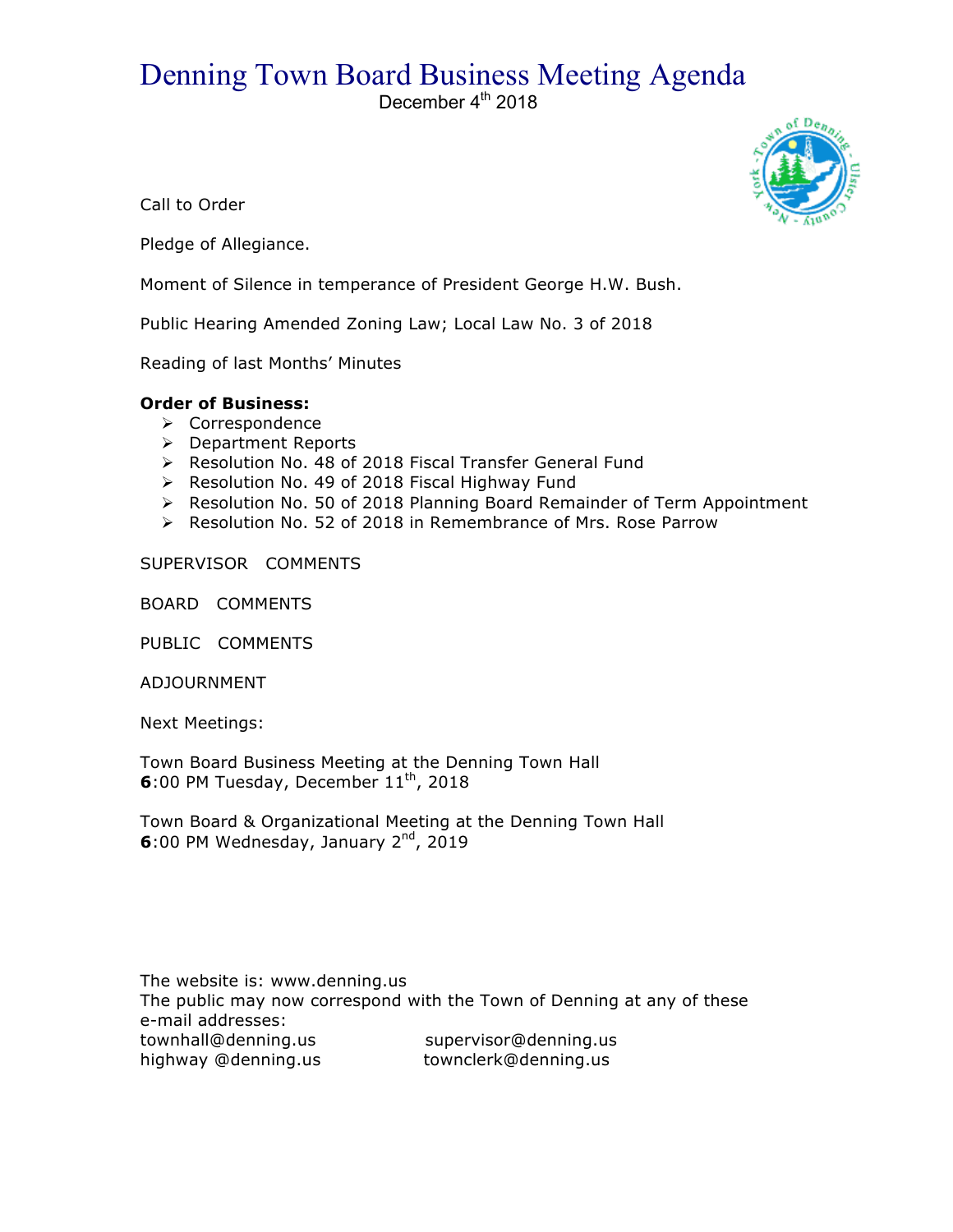Denning Town Board Meeting December  $4<sup>th</sup>$ , 2018 Resolution No. 48 of 2018

**WHEREAS** New York State Town Law §113 authorizes the Town Supervisor to transfer funds between General Fund accounts upon the approval of an authorizing resolution by the Town Board, and

**WHEREAS** the 2018 General Fund for the Town of Denning is in need of budgetary transfers.

**NOW THEREFORE BE IT RESOLVED** that the Town of Denning Town Board **HEREBY** authorizes the Supervisor to increase the following Appropriations Codes:

Increase A1910.4 Unallocated Insurance in the amount of \$700.00

And Decrease A1670.4 Central Data Processing Contractual Expense in the amount of \$700.00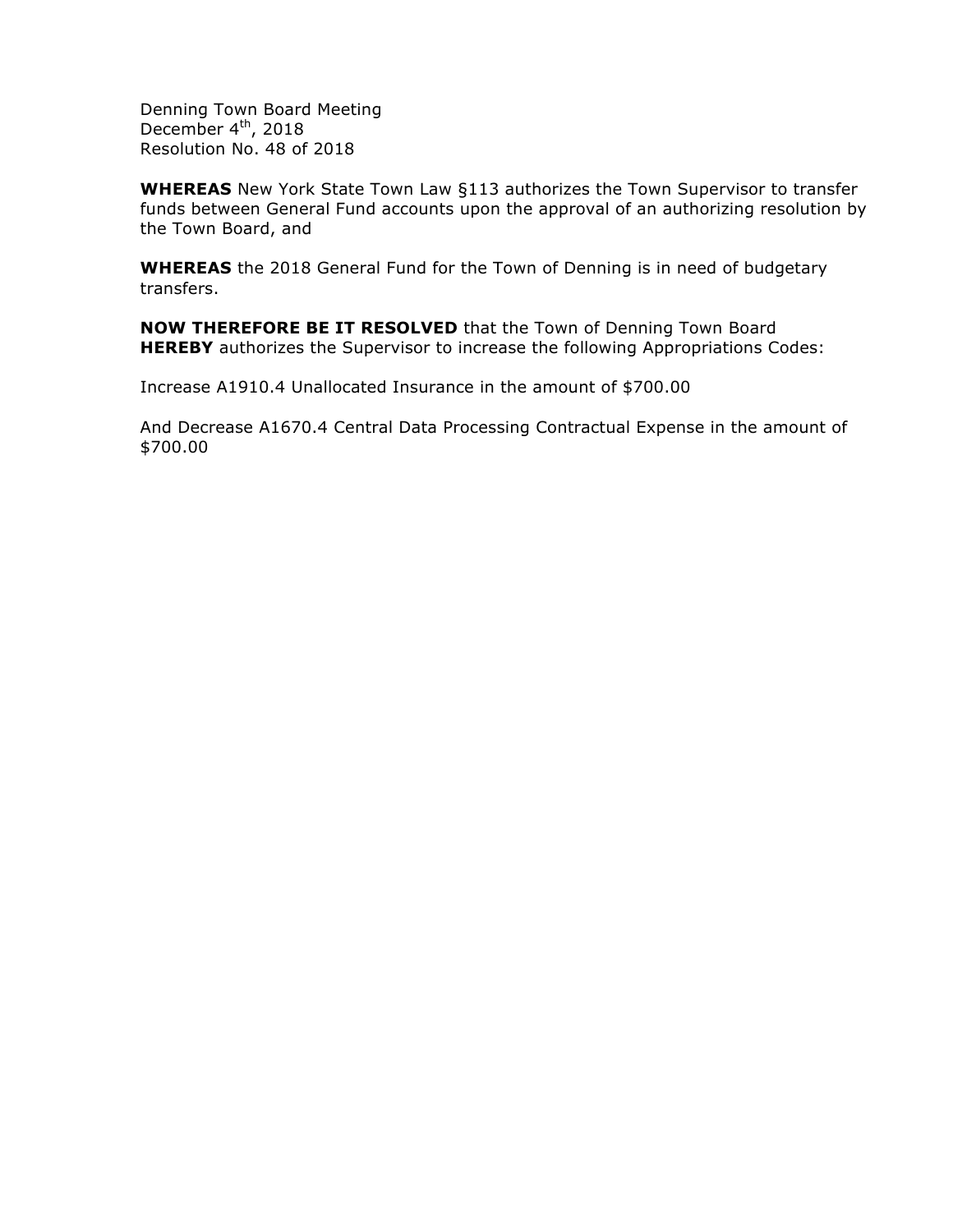Denning Town Board Meeting December  $4<sup>th</sup>$ , 2018 Resolution No. 49 of 2018

**WHEREAS** New York State Town Law §285-a authorizes the Town Supervisor to transfer funds between Highway Fund accounts upon the approval of a resolution by the Town Board, and

**WHEREAS** the 2018 Highway Fund for the Town of Denning is in need of budgetary transfers.

**NOW THEREFORE BE IT RESOLVED** that the Town of Denning Town Board **HEREBY** authorizes the Supervisor to transfer the following:

Increase Brush & Weeds DA5140.4 by \$800.00 and

Decrease DA5130.4 Machinery Contractual Expense \$800.00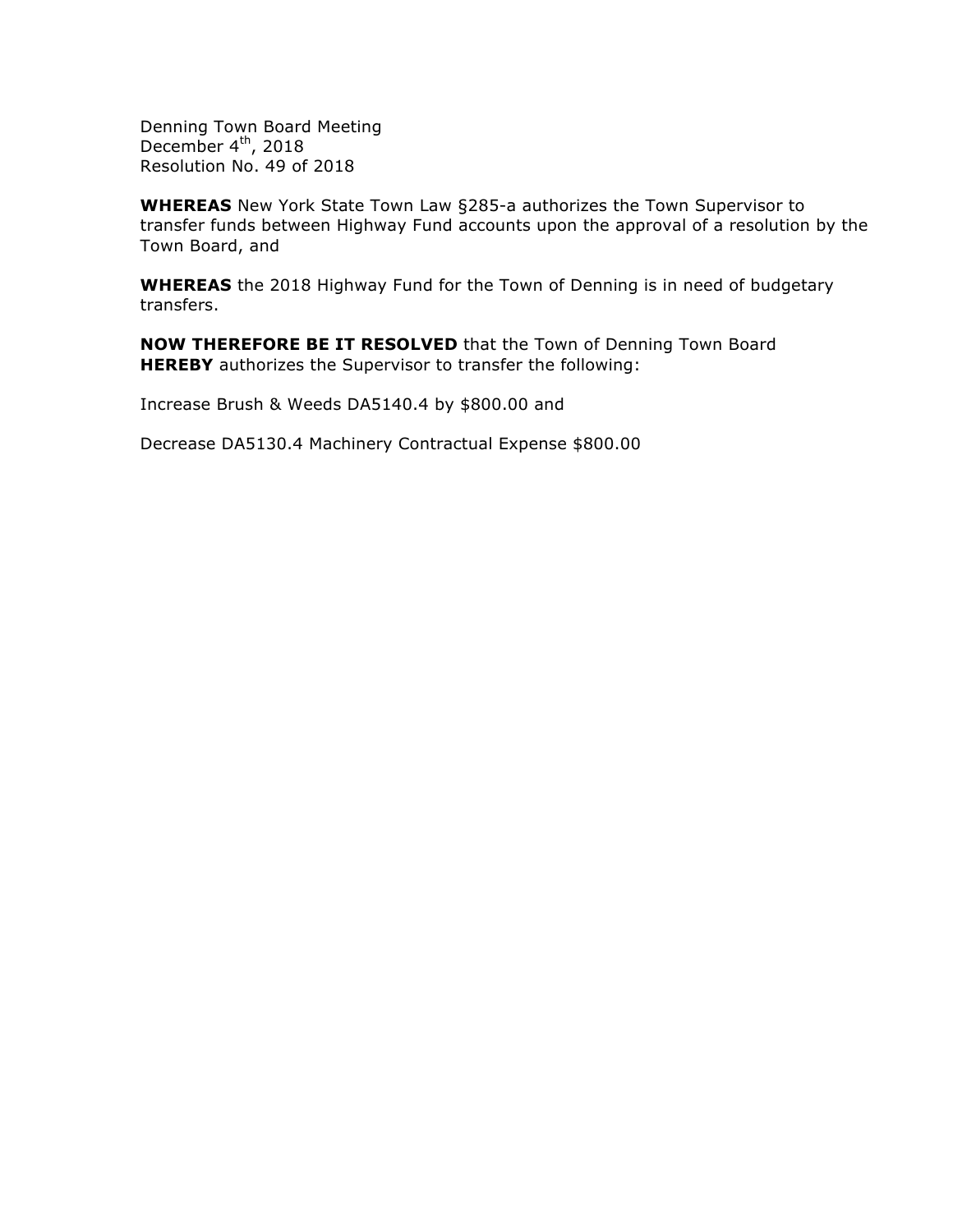Denning Town Board Meeting December 4<sup>th</sup>, 2018 Resolution No. 50 of 2018

**WHEREAS** New York State Town Law section 267 authorizes the Town Board to appoint members to the Planning Board, And

**WHEREAS** New York State Town Law § 64, Subdivision 5 confers specific authority on Town Boards to fill vacancies in Town Offices.

**NOW THEREFORE BE IT RESOLVED** that Mr. Jerry Huncosky is **HEREBY** appointed to fill the vacancy on the Planning Board for a remainder of term appointment ending 12- 31-2019.